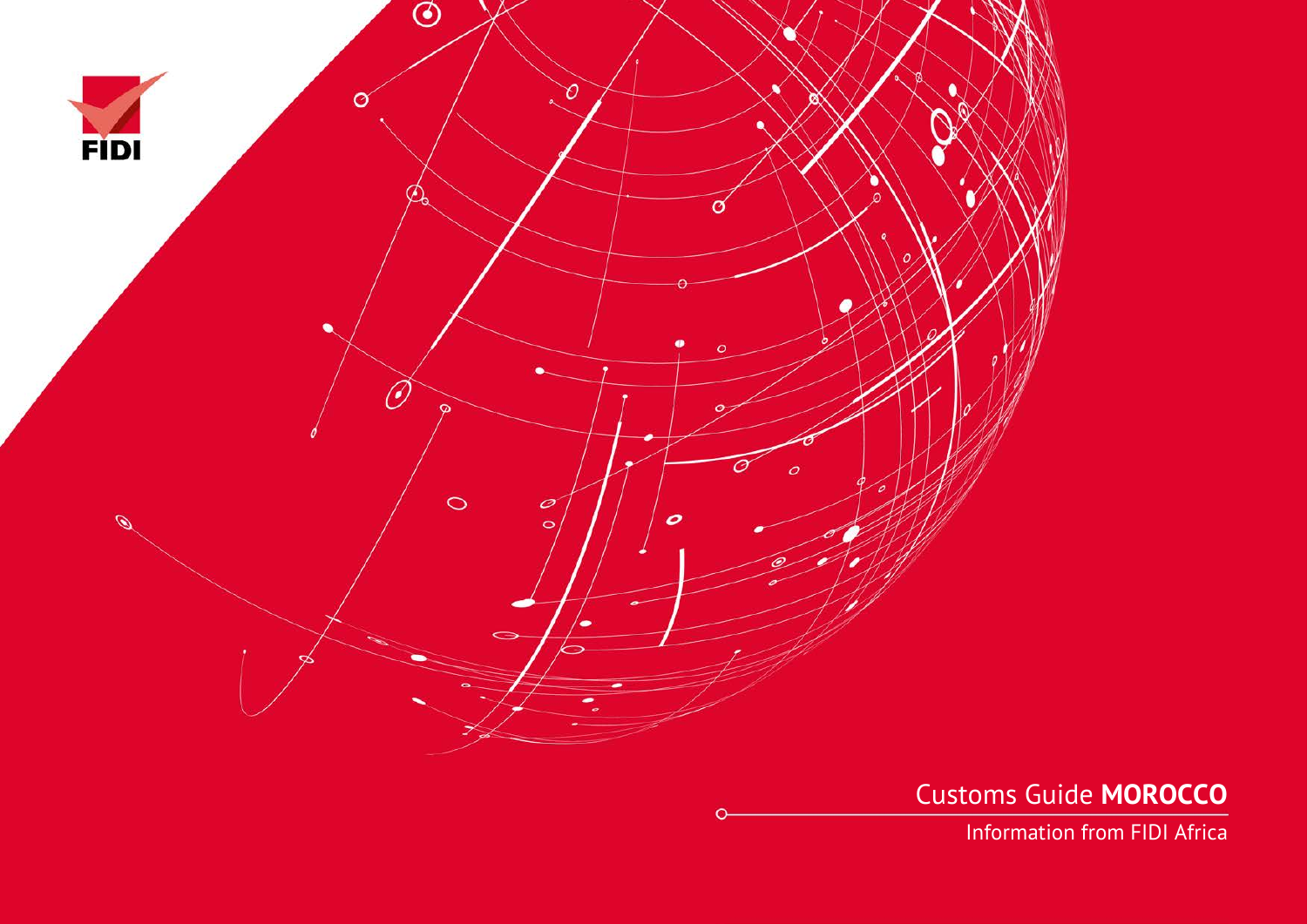## **Customs guide** MOROCCO

## **The global quality standard for international moving.**

The FAIM label is your global assurance for a smooth, safe and comprehensive relocation process.





| <b>GOODS</b>              | <b>DOCUMENTS REQUIRED</b>                                                                                                                                                                                                                                                                                                                                                                                                                                            | <b>CUSTOMS PRESCRIPTIONS</b>                                                                     | <b>REMARKS</b>                                                                                                                                                                                                                                                                                 |
|---------------------------|----------------------------------------------------------------------------------------------------------------------------------------------------------------------------------------------------------------------------------------------------------------------------------------------------------------------------------------------------------------------------------------------------------------------------------------------------------------------|--------------------------------------------------------------------------------------------------|------------------------------------------------------------------------------------------------------------------------------------------------------------------------------------------------------------------------------------------------------------------------------------------------|
| <b>Removal goods</b>      | Original change of residence certificate<br>issued by local authority from country of<br>departure.<br>Valued inventory in French or Arabic.<br>Packing-list detailed dated and signed.<br>• Work contract or original attestation from<br>Moroccan company.<br>Copy of passport with stamp of entry<br>Morocco.<br>Sworn Statement stating these are used<br>goods (original doc required) + POA with<br>legalized signature (template given by<br>Moroccan mover). | Duty free entry if goods have been in<br>owner's possession and used for more than 6<br>months.  | • Moroccan Consulate must stamp same<br>documents in place of departure for<br>Moroccan people.<br>• CCR has to be on city hall's paper head,<br>signed and stamped.<br>• CCR can be done in most consulates /<br>embassies in Morocco. Check with your<br>destination agent before departure. |
| Diplomats' removals       | Franchising delivered by Ministry of Foreign<br>Affairs in Rabat (in French).<br>Inventory in French or Arabic, stamped by<br>the diplomatic entity.<br>Copy of passport.<br>Power of Attorney, on diplomatic entity<br>letterhead and stamped.<br>Sworn Statement, on diplomatic entity<br>letterhead and stamped.<br>Verbal note (from a diplomatic entity).                                                                                                       | Duty free entry even for new furniture.<br>• For alcohol, see under the wine/alcohol<br>section. |                                                                                                                                                                                                                                                                                                |
| <b>Wedding trousseaux</b> | Wedding certificate.<br>Original certificate of change of residence.<br>Inventory in French or Arabic.<br>п.<br>Proof of residence in Morocco for your                                                                                                                                                                                                                                                                                                               | Duty free entry except for new items.                                                            |                                                                                                                                                                                                                                                                                                |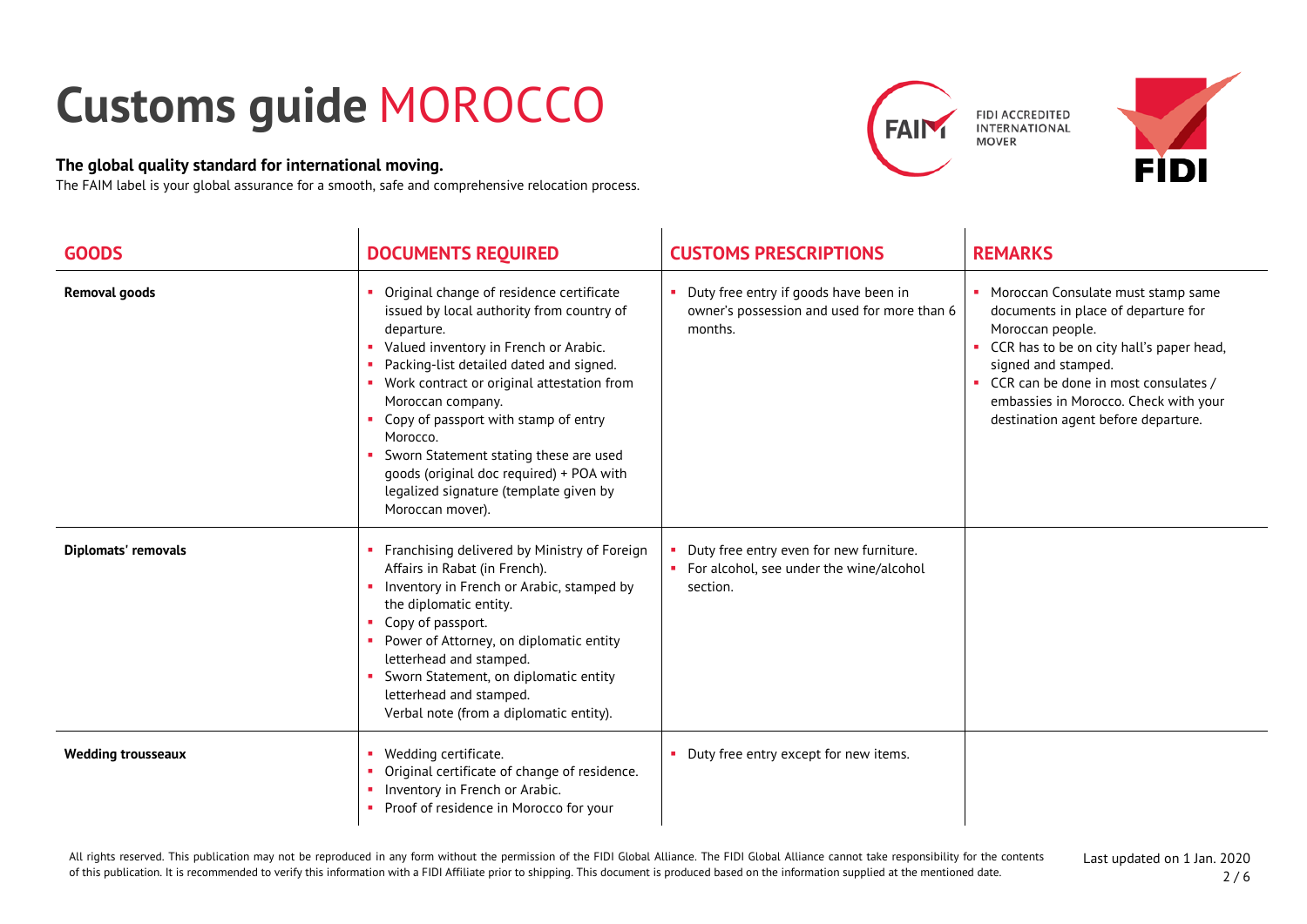| <b>GOODS</b>                                  | <b>DOCUMENTS REQUIRED</b>                                                                                                                                | <b>CUSTOMS PRESCRIPTIONS</b>                                                                                                                                                                                                                                                                                                             | <b>REMARKS</b>                                                                    |
|-----------------------------------------------|----------------------------------------------------------------------------------------------------------------------------------------------------------|------------------------------------------------------------------------------------------------------------------------------------------------------------------------------------------------------------------------------------------------------------------------------------------------------------------------------------------|-----------------------------------------------------------------------------------|
|                                               | husband/wife.<br>Power of Attorney, legalized signature.<br>• Sworn Statement, original letter required.                                                 |                                                                                                                                                                                                                                                                                                                                          |                                                                                   |
| <b>Inheritance</b>                            | • Notary act giving name of the deceased and<br>his family relationship with the heir.<br>• Inventory delivered by notary.<br>• Copy of heir's passport. | • Same as above.                                                                                                                                                                                                                                                                                                                         |                                                                                   |
| <b>New articles</b>                           | • New articles invoice.<br>• Packing List.                                                                                                               | • Subject to duty and taxes.                                                                                                                                                                                                                                                                                                             | Depends on items' category.<br>٠.<br>• You can count on 50 % more or less.        |
| Antiques, works of art                        | • Detailed and valued inventory.<br>Authorisation issued by Ministry of the<br>Cultural Affairs.                                                         | • Duty free entry when used and part of<br>removal goods.                                                                                                                                                                                                                                                                                |                                                                                   |
| Motor vehicles, motor cycles, boats, caravans | Original of title certificate.<br>• Original passport.<br>Purchase invoice.                                                                              | • Diplomats:<br>• Free entry with franchising letter.<br>• Whether used or new car.<br>• Non diplomats:<br>■ Temporary import:<br>Free if car is less than 5 years old.<br>" Temporary import is limited to 6<br>months per calendar year.<br>Reqular import:<br>Around 50 % taxes and duties.<br>" Car has to be less than 5 years old. | • Only diplomats can import a car older than 5<br>years old.                      |
| Dogs and cats                                 | Certificate of vaccination (vaccination<br>against rabies required for dogs only).<br>• Health certificate.<br>• Owner's passport copy.                  |                                                                                                                                                                                                                                                                                                                                          |                                                                                   |
| <b>Plants</b>                                 | • Phytosanitary certificate.                                                                                                                             |                                                                                                                                                                                                                                                                                                                                          | • Avoid plants because the authority<br>delivering the certificate is complex and |

All rights reserved. This publication may not be reproduced in any form without the permission of the FIDI Global Alliance. The FIDI Global Alliance cannot take responsibility for the contents of this publication. It is recommended to verify this information with a FIDI Affiliate prior to shipping. This document is produced based on the information supplied at the mentioned date.

Last updated on 1 Jan. 2020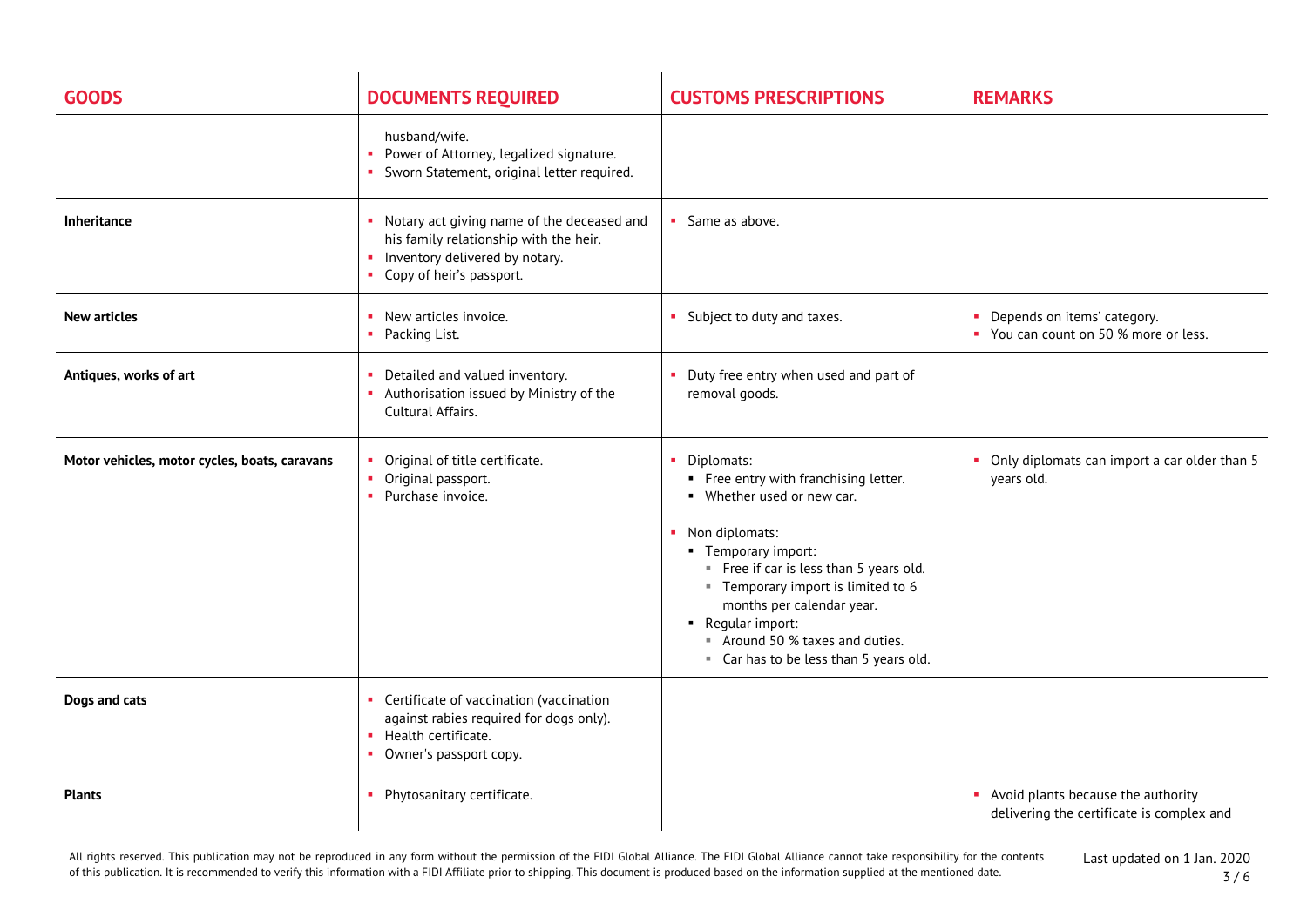| <b>GOODS</b>                                                                                                 | <b>DOCUMENTS REQUIRED</b>                                                            | <b>CUSTOMS PRESCRIPTIONS</b>                                                                                                                                                                                                                                                                                                                                                             | <b>REMARKS</b>                                                                                                                           |
|--------------------------------------------------------------------------------------------------------------|--------------------------------------------------------------------------------------|------------------------------------------------------------------------------------------------------------------------------------------------------------------------------------------------------------------------------------------------------------------------------------------------------------------------------------------------------------------------------------------|------------------------------------------------------------------------------------------------------------------------------------------|
|                                                                                                              |                                                                                      |                                                                                                                                                                                                                                                                                                                                                                                          | slow.                                                                                                                                    |
| <b>Hunting arms</b>                                                                                          | • Hunting permit.<br>• Firearm acquisition certificate.                              | Duty free entry when used and part of<br>removal goods.                                                                                                                                                                                                                                                                                                                                  | • If documents are not produced, arms will be<br>retained at customs.                                                                    |
| Books, records, cassettes                                                                                    |                                                                                      |                                                                                                                                                                                                                                                                                                                                                                                          | • No list required.                                                                                                                      |
| Wine, alcohol                                                                                                |                                                                                      | " 25 to 30 bottles admitted as "fond de cave"<br>if part of your removal.<br>• What is allowed for a foreigner:<br>• 15 "opened' bottles (e.g. opened whisky<br>bottle) + 15 unopened bottles.<br>Indicate 'fond de cave' on the packing list.<br>What is allowed for a diplomat:<br>• 19 boxes of alcohol (pack of 6 or 12<br>bottles).<br>Indicate 'fond de cave' on the packing list. | Bottles cannot be in new cases. They have to<br>п.<br>be bought some time ago.                                                           |
| Narcotics, drugs                                                                                             |                                                                                      | • Prohibited entry.                                                                                                                                                                                                                                                                                                                                                                      |                                                                                                                                          |
| Tins & food                                                                                                  |                                                                                      | • Small quantities admitted as part of removal<br>goods.                                                                                                                                                                                                                                                                                                                                 | Avoid canned food and pet food, customs<br>can request analyse from agricultural<br>ministry which costs time and money.                 |
| <b>Books and magazines:</b><br><b>Pornographic and Politics against Morocco's</b><br>kingdom + islamophobics |                                                                                      | • Prohibited entry.                                                                                                                                                                                                                                                                                                                                                                      | • Maps showing the southern provinces of<br>Morocco separated from the northern ones<br>and named Western Sahara will be<br>confiscated. |
| Cellular or cordless telephones, fax machines,<br>satellite talkie-walkie                                    | A declaration/certificate has to be made to<br>authorities ONTT and "Maroc Telecom". |                                                                                                                                                                                                                                                                                                                                                                                          |                                                                                                                                          |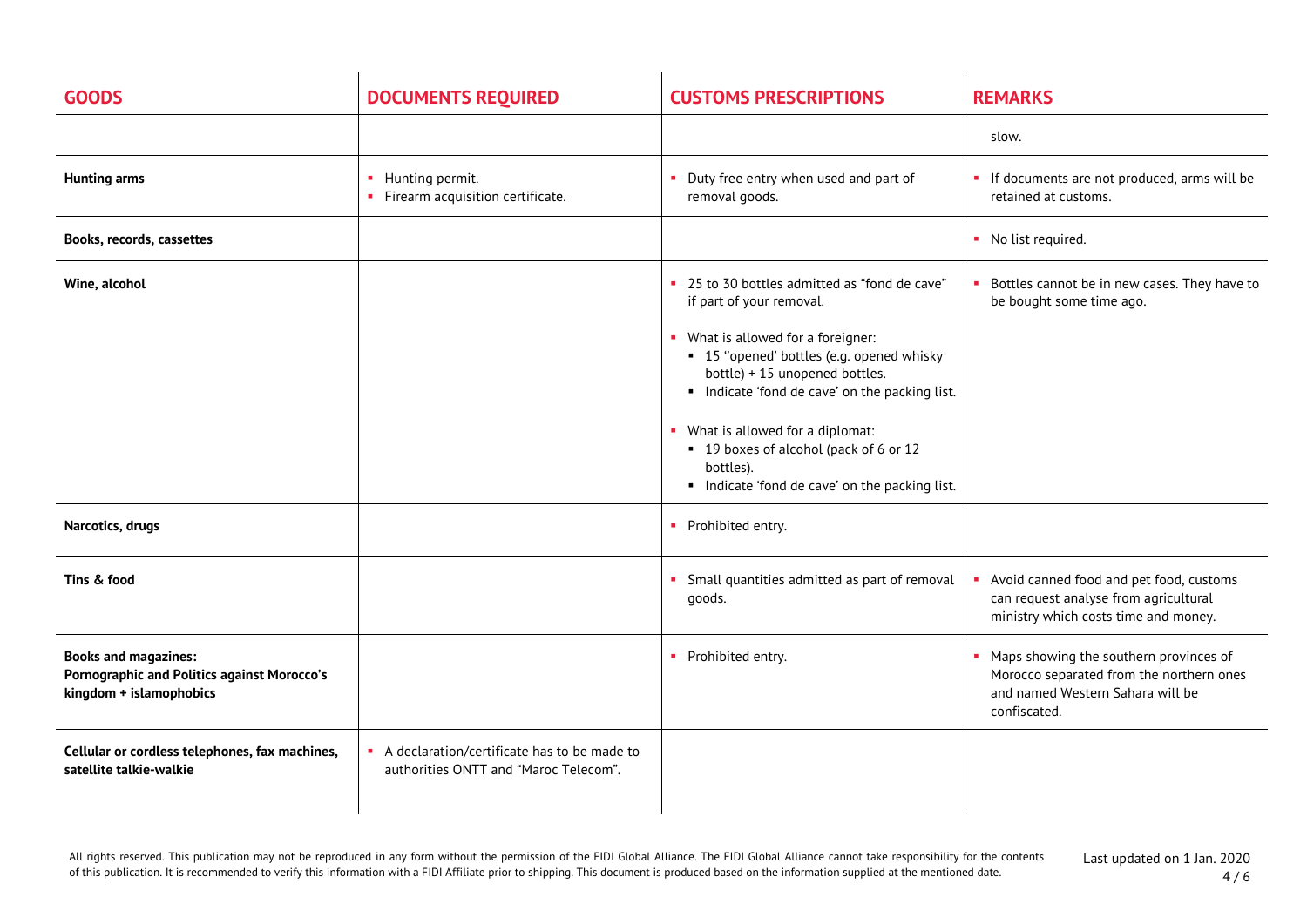| <b>GOODS</b>  | <b>DOCUMENTS REQUIRED</b> | <b>CUSTOMS PRESCRIPTIONS</b> | <b>REMARKS</b>                                                                     |
|---------------|---------------------------|------------------------------|------------------------------------------------------------------------------------|
| <b>Drones</b> |                           | Prohibited entry.            | Any flying objects without pilot are to be<br>considered as drone, even kids toys. |